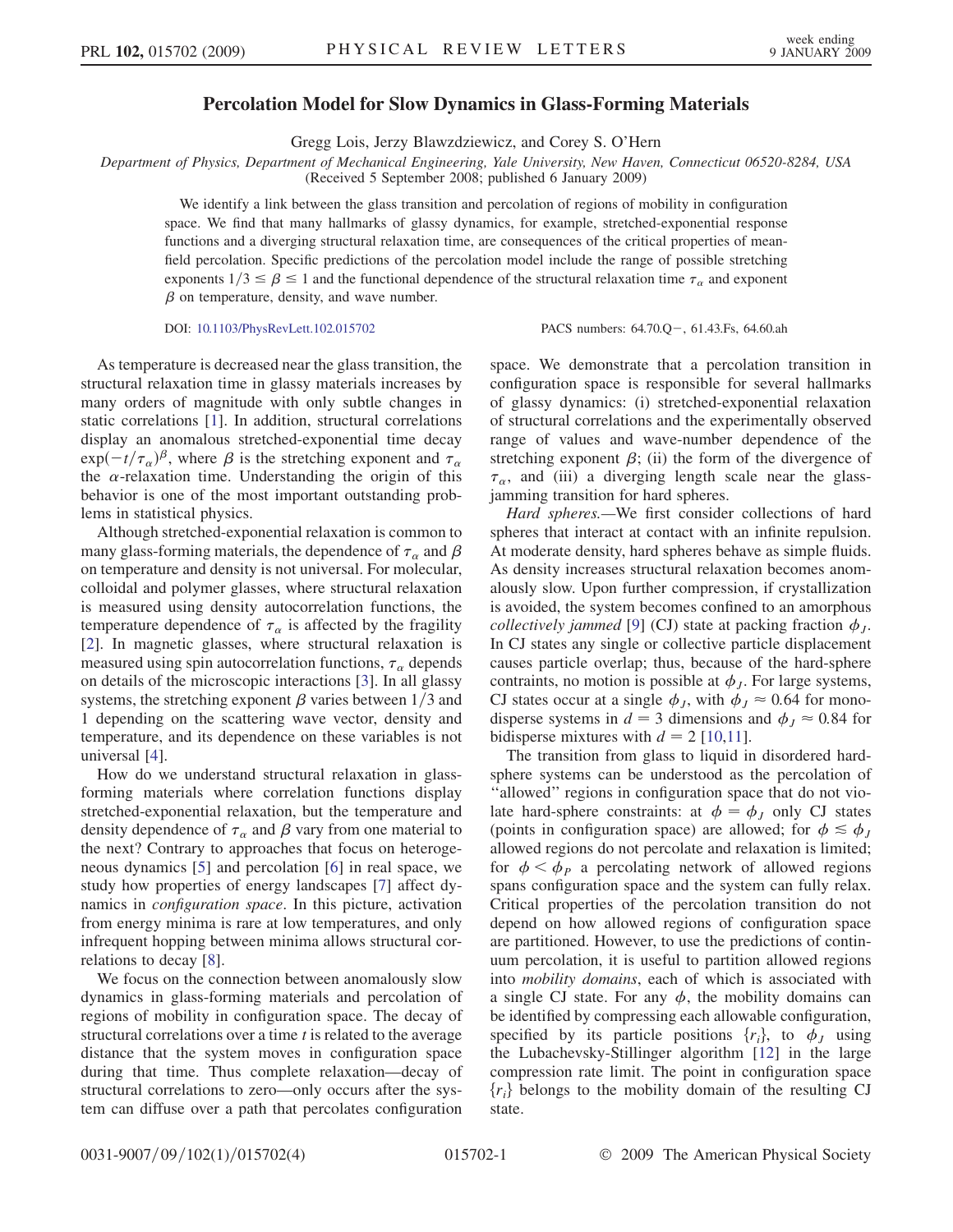

FIG. 1 (color online). Schematic of allowed regions in configuration space for hard spheres. (a) At  $\phi_J$  only CJ states (points) are allowed; (b) At  $\phi_1 < \phi_J$  motion occurs in closed mobility domains surrounding CJ states; (c) At  $\phi_2 < \phi_1$  transitions between contacting mobility domains (shaded) occur; (d) At  $\phi_P < \phi_2$  at least one network of mobility domains percolates (shaded yellow) and the system transitions from glass to metastable liquid.

The glass transition can now be described in terms of percolation of mobility domains. At  $\phi_J$  the system is confined to one of many possible CJ states and no motion occurs [Fig. 1(a)]. For  $\phi \leq \phi_{I}$ , a closed mobility domain of allowed hard-sphere configurations surrounds each CJ state [9] [Fig. 1(b)]. For smaller  $\phi$  mobility domains of different CJ states can contact, which enables the system to transition from one mobility domain to another [Fig. 1(c)]. The system will diffuse on a network of mobility domains if many are in contact. At lower  $\phi$ , a percolating cluster of mobility domains forms [Fig. 1(d)].

Structural relaxation in dense hard-sphere systems occurs via dynamical heterogeneities [13], and thus shapes of mobility domains are complex. Near CJ states mobility domains are roughly hyperspherical and quickly explored. Further from CJ states mobility domains become filamentary, and the time needed to explore these regions via cooperative motion is large. However, in our calculations, we assume there exists an upper critical dimension  $D^*$  of configuration space, above which mean-field theory accurately describes critical exponents of the percolation transition. In this limit, the complex geometry and correlations of mobility domains can be ignored. We focus on large system sizes N, where the dimension of configuration space  $dN > D^*$ , and construct a mean-field theory in terms of the packing fraction of mobility domains  $\Pi$  in configuration space. Percolation occurs at a critical value  $\Pi<sub>P</sub>$  and is controlled by mean-field exponents [14]. To derive stretched-exponential relaxation, our mean-field approach does not require detailed information about the filamentary features of mobility domains.

We quantify structural relaxation using the incoherent part of the intermediate scattering function (ISF)  $\Phi_{\vec{q}}(t) = N^{-1} \nabla^N$  exp[i]  $\Delta^2(\Lambda^2)$  where  $\Delta^2(\Lambda)$  is the displace  $N^{-1} \sum_{j=1}^{N} \exp[i\vec{q} \cdot \Delta \vec{r}_j(t)]$ , where  $\Delta \vec{r}_j(t)$  is the displacement of particle j over time t and  $\vec{q}$  is the scattering wave vector [15]. The ISF is well characterized by its Gaussian approximation [16],

$$
\Phi_{\tilde{q}}(t) = \exp(-q^2 \Delta r^2(t)/2d),\tag{1}
$$

<span id="page-1-0"></span>where  $\Delta r^2(t) = N^{-1} \sum_{j=1}^N |\vec{r}_j(t) - \vec{r}_j(0)|^2$  is the mean-<br>square displacement. Note that  $NA$   $x^2(t)$  is identical to the square displacement. Note that  $N\Delta r^2(t)$  is identical to the mean-square distance traveled in configuration space after time t. The infinite-time value of the ISF  $f_{\vec{q}} \equiv \Phi_{\vec{q}}(\infty)$  is an order parameter for the glass transition that is zero for a order parameter for the glass transition that is zero for a liquid and positive for a glass.

The percolation model predicts a glass for  $\Pi < \Pi_p$  and a metastable liquid for  $\Pi > \Pi_P$ . For  $\Pi < \Pi_P$  no percolating cluster of mobility domains exists,  $f_{\vec{q}} > 0$ , and the system is a glass since the maximum distance it can diffuse in configuration space is finite, set by the percolation correlation length  $\xi \propto (\Pi_P - \Pi)^{-1/2}$ . In the glass state,<br>  $F_a$  (1) predicts  $\log f_\tau \propto -a^2 \xi^2 \propto -a^2 (\Pi_B - \Pi)^{-1}$  For Eq. [\(1](#page-1-0)) predicts  $\log f_{\vec{q}} \propto -q^2 \xi^2 \propto -q^2 (\Pi_P - \Pi)^{-1}$ . For  $\Pi > \prod_P$  at least one cluster percolates and  $f_{\vec{q}} = 0$ . Since percolating clusters are fractal and cover only a small fraction of configuration space, the state with  $f_{\vec{q}} = 0$  is not necessarily ergodic.

The time dependence of the ISF can be determined from dynamics in configuration space using Eq. [\(1\)](#page-1-0). The model contains two important time scales: short times where the system is confined to a single mobility domain and long times where the system diffuses on a connected cluster of mobility domains. Short-time dynamics are characterized by the average transition time  $\tau_0$  between mobility do-<br>mains, while longtime relaxation of the ISE is determined mains, while longtime relaxation of the ISF is determined by diffusion on a network of mobility domains. The meansquare distance  $\Delta r^2(t)$  traveled on networks near the meanfield percolation transition has been studied extensively [17,18] and obeys the scaling form

$$
\Delta r^2(t) \propto (t/\tau_0)^{1/3} G[\xi^{-2}(t/\tau_0)^{1/3}], \tag{2}
$$

<span id="page-1-1"></span>where  $\xi \propto (\Pi - \Pi_P)^{-1/2}$  and the scaling function  $G[z] \propto z^2$  for  $z \gg 1$  and  $G[z] = 1$  for  $z \ll 1$ where  $\xi \propto (H - H_P)^{-1/2}$  and the scal<br>  $z^2$  for  $z \gg 1$  and  $G[z] = 1$  for  $z \ll 1$ .<br>
The structural relaxation time  $\tau$ 

<span id="page-1-2"></span>The structural relaxation time  $\tau_{\alpha}$  and stretching exponent  $\beta$  can be determined when a percolating network exists. If we define  $\Phi_{\bar{q}}(\tau_{\alpha}) = e^{-1}$ , Eqs. ([1\)](#page-1-0) and [\(2](#page-1-1)) give

$$
\tau_{\alpha} \propto \begin{cases} \tau_0 q^{-2} (\Pi - \Pi_P)^{-2} & \text{for } q \xi \ll 1, \\ \tau_0 q^{-6} & \text{for } q \xi \gg 1. \end{cases} \tag{3}
$$

Note that there are two contributions to  $\tau_{\alpha}$ : (1) the average transition time between mobility domains  $\tau_0$  and (2) the time scale for diffusion on percolating networks that is time scale for diffusion on percolating networks that is proportional to  $(\Pi - \Pi_P)^{-2}$ . The q dependence in Eq. [\(3\)](#page-1-2) is consistent with experiments on dense colloidal suspenis consistent with experiments on dense colloidal suspensions [16] and vibrated granular materials [19]. Since  $\Delta r^2(t)$  from Eq. [\(2](#page-1-1)) crosses over from anomalous diffusion  $\propto t^{1/3}$  at small times to normal diffusion  $\propto t$  at large times,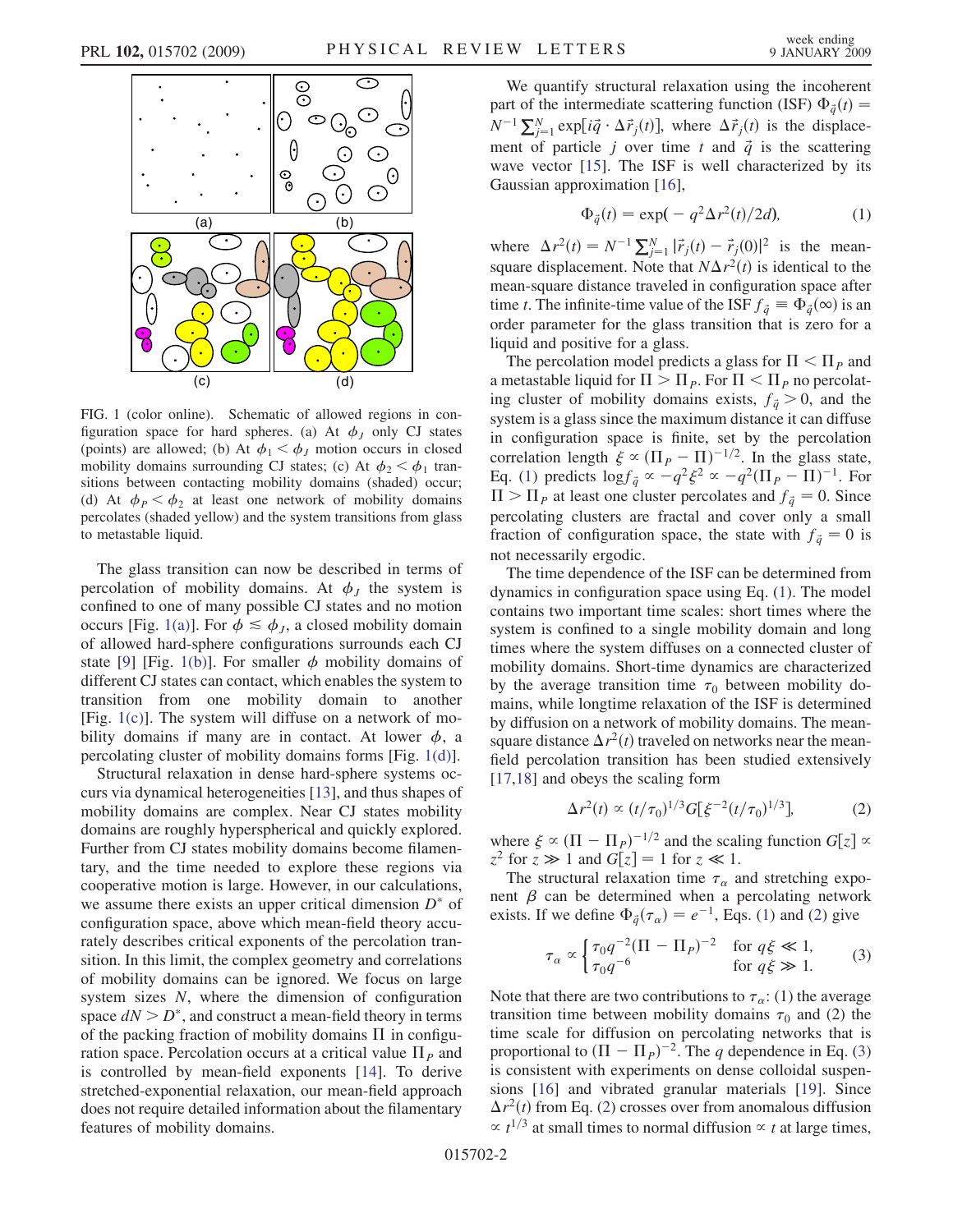Eq. [\(1](#page-1-0)) predicts that  $\beta$  varies with time and satisfies  $1/3 \leq$  $\beta \leq 1$ . In experiments,  $\beta$  is typically measured by fitting the ISF to  $\exp(t/\tau_{\alpha})^{\beta}$  near  $\tau_{\alpha}$ , and thus its time depen-<br>dence has not been observed. Near  $\tau$ . Eqs. (1) and (2) dence has not been observed. Near  $\tau_{\alpha}$  Eqs. [\(1](#page-1-0)) and [\(2\)](#page-1-1) predict that  $\beta$  only depends on  $q\xi$  with  $\beta = 1/3$  for  $q\xi \gg$ 1 and  $\beta = 1$  for  $q\xi \ll 1$ . These limiting values have been observed in experiments [19].

Thus far we have used results from mean-field percolation to obtain stretched-exponential relaxation. To make further connections with experiment, we will determine  $\tau_{\alpha}$ versus  $\phi$ . This requires that we first express  $\Pi$  and  $\tau_0$  in terms of  $\phi$  (I and ii below) and calculate the packing terms of  $\phi$  (I and ii below), and calculate the packing fraction  $\phi_P$  at which the glass transition occurs (iii). (i)  $\Pi$  is equal to the number of CJ states  $N_{\text{CI}}$  multiplied by the average volume V of the mobility domains (normalized by the total volume  $L^{Nd}$ ).  $N_{\text{CI}} \propto N! e^{aN}$ , where  $a > 0$ is a constant  $[20,21]$ . *V* is determined by the total free volume  $v_f$  accessible to the system in real space and, assuming that all allowed regions (including filaments) in configuration space are explored,  $V^{1/N} = v_f/L^d = (\phi_J - \phi_c)/\phi_c$ . Thus for large N  $\phi$ / $\phi$ <sub>*J*</sub>. Thus for large N

$$
\Pi \propto N^N (1 - \phi/\phi_J)^N. \tag{4}
$$

<span id="page-2-0"></span>(ii)  $\tau_0 \propto N_c^{-1}$ , where  $N_c$  is the average number of mobility domains in contact with a single domain [22]. Assuming a domains in contact with a single domain [22]. Assuming a random distribution of hyperspherical domains

$$
\tau_0^{-1} \propto N_c = 2^{dN} \Pi. \tag{5}
$$

<span id="page-2-1"></span>For large N,  $\tau_0 \propto 2^{-dN} \Pi^{-1} \propto \exp[A\phi_J/(\phi_J - \phi)]$  [23].<br>(iii)  $\phi_p$  can be determined from Eq. (4) by solving  $\Pi_p \propto$ For large  $N$ ,  $\tau_0 \propto 2^{-m} \Pi^{-1} \propto \exp[A\varphi_J/(\varphi_J - \varphi_J)]$  [25].<br>(iii)  $\varphi_P$  can be determined from Eq. ([4](#page-2-0)) by solving  $\Pi_P \propto N^N (1 - \varphi_D/\varphi_J)^N$ . Using mean-field percolation results  $N^N(1 - \phi_P/\phi_J)^N$ . Using mean-field percolation results<br>[14] percolation in configuration space occurs when  $N =$ [14], percolation in configuration space occurs when  $N_c = \frac{z}{(z-1)}$  where z is the maximum number of mobility  $\overline{z}/(\overline{z}-1)$ , where z is the maximum number of mobility<br>domains that can contact a single domain. Since z increases domains that can contact a single domain. Since z increases with N, we predict  $\Pi_P = 2^{-dN}$  and thus  $(\phi_J - \phi_P) \propto N^{-1}$  Note that  $\phi_D \le \phi$ , for finite N whereas  $\phi_D = \phi_D$  $N^{-1}$ . Note that  $\phi_P < \dot{\phi}_J$  for finite N whereas  $\phi_P = \phi_J$ <br>as  $N \to \infty$ . This system-size dependence suggests a divergas  $N \rightarrow \infty$ . This system-size dependence suggests a diverging length scale  $\ell$  in real space: since relaxation only occurs in subsystems of size  $\mathcal{N} \sim \ell^d$  where  $\phi_P(\mathcal{N}) >$  $\phi$ , then  $\ell \propto (\dot{\phi}_J - \phi)^{-1/d}$ . A diverging length with the predicted exponent has been reported in experiments on predicted exponent has been reported in experiments on granular media [24]. Using Eq. ([3\)](#page-1-2)–[\(5](#page-2-1)), the asymptotic form of  $\tau_\alpha$  near  $\phi_P$  is

$$
q^{2}\tau_{\alpha} \propto \begin{cases} \exp[\frac{A\phi_{J}}{\phi_{J}-\phi}](\phi_{P}-\phi)^{-2} & \text{for } \phi_{P}-\phi \ll \phi_{J}-\phi_{P} \\ \exp[\frac{B\phi_{J}}{\phi_{J}-\phi}] & \text{for } \phi_{P}-\phi \gg \phi_{J}-\phi_{P}, \end{cases}
$$
(6)

for  $q\xi \ll 1$ , where A and B are positive constants. For  $N \rightarrow \infty$  when  $\phi_P = \phi_J$  the model predicts a Vogel-Fulcher divergence at  $\phi_j$ . In this limit, the functional form and location of the divergence have been verified in experiments of hard spheres  $[19,25]$ . For finite N when  $\phi_P < \phi_J$  there is a power-law divergence near  $\phi_P$  and Vogel-Fulcher behavior far from  $\phi_P$ .

Finite energy barriers.—In contrast to hard spheres, activation is important in systems with finite energy barriers. We now extend the percolation model to include activated processes in systems at constant temperature T (with  $k_B = 1$ ). We again assume that only disordered states exist, as in frustrated geometries such as the pyrochlore lattice, polydisperse colloidal suspensions, and metallic glasses above the critical quench rate.

For systems with finite energy barriers, the transition from glass to metastable liquid is described by the percolation of bonds between local energy minima. Configuration space can be decomposed into basins of attraction surrounding each local minimum, and every point in configuration space can be mapped uniquely to a single basin [26]. At short times the system is confined to a basin, whereas at long times it hops from one basin to another. Complete structural relaxation occurs once the system's trajectory percolates configuration space.

To calculate  $\tau_{\alpha}$ , we specify the ensemble of bondpercolating networks on which the system can relax and select the subset that minimizes  $\tau_{\alpha}$ . To build the ensemble, we prescribe a maximum energy barrier height  $nT$  and draw bonds between minima with barriers below  $nT$ . If one of the networks formed in this manner percolates, it is included in the ensemble. For a given value of  $n$ , the fraction of bonds  $b(n)$  and the average time  $\tau_0(n)$  to make transitions between two basins are given by make transitions between two basins are given by

$$
b(n) = \int_0^{nT} P_b(E) dE,\tag{7}
$$

<span id="page-2-3"></span>
$$
\tau_0(n) \propto b(n)^{-1} \int_0^{nT} P_b(E) \exp(E/T) dE,
$$
 (8)

where  $P_b(E)$  is the distribution of energy barriers. For sufficiently large N, we can describe the properties of the sufficiently large  $N$ , we can describe the properties of the percolating networks using a mean-field description. For any *n*, a percolating network exists if  $b(n)$  is larger than a critical value  $b<sub>P</sub>$ , and the  $\alpha$ -relaxation time is

<span id="page-2-2"></span>
$$
\tau_{\alpha}(n) \propto \begin{cases} \tau_0(n)q^{-2}[b(n) - b_P]^{-2} & \text{for } q \xi \ll 1, \\ \tau_0(n)q^{-6} & \text{for } q \xi \gg 1, \end{cases} \tag{9}
$$

using arguments similar to those given for Eq. [\(3\)](#page-1-2). Note that there are a range of relaxation times  $\tau_{\alpha}(n)$ , depending<br>on *n*. For large *N* a saddle-point approximation holds and on n. For large N a saddle-point approximation holds and the system selects the *n*<sup>\*</sup> that minimizes  $\tau_{\alpha}(n)$ . Minimizing<br>Eq. (9) for  $a \notin \mathcal{L}$  i gives Eq. ([9\)](#page-2-2) for  $q\xi \ll 1$  gives

<span id="page-2-4"></span>
$$
\frac{b(n^*) - b_P}{b(n^*)} = \frac{2}{Ce^{n^*}/\tau_0(n^*) - 1},
$$
 (10)  
where *C* is the proportionality constant from Eq. (8) with

units of time. Equation ([10](#page-2-4)) can be solved to determine  $n^*$ [27]. Since  $Ce^{n^*} > \tau_0(n^*)$  for all  $T > 0$ , Eq. ([10](#page-2-4)) predicts that  $b(n^*) > b_0$  and thus no glass transition occurs for  $T > 0$ that  $b(n^*) > b_p$ , and thus no glass transition occurs for  $T >$ 0. The T dependence of  $\tau_{\alpha}(n^*)$  depends sensitively on  $P_1(F)$ . If we assume a Gaussian-shaped  $P_1(F)$  we recover  $P_b(E)$ . If we assume a Gaussian-shaped  $P_b(E)$ , we recover experimentally observed glassy behavior, including fragile (strong) behavior for large (small) standard deviation relative to the average energy barrier height.

As for hard spheres, the percolation model for finite barriers predicts that structural correlations such as the